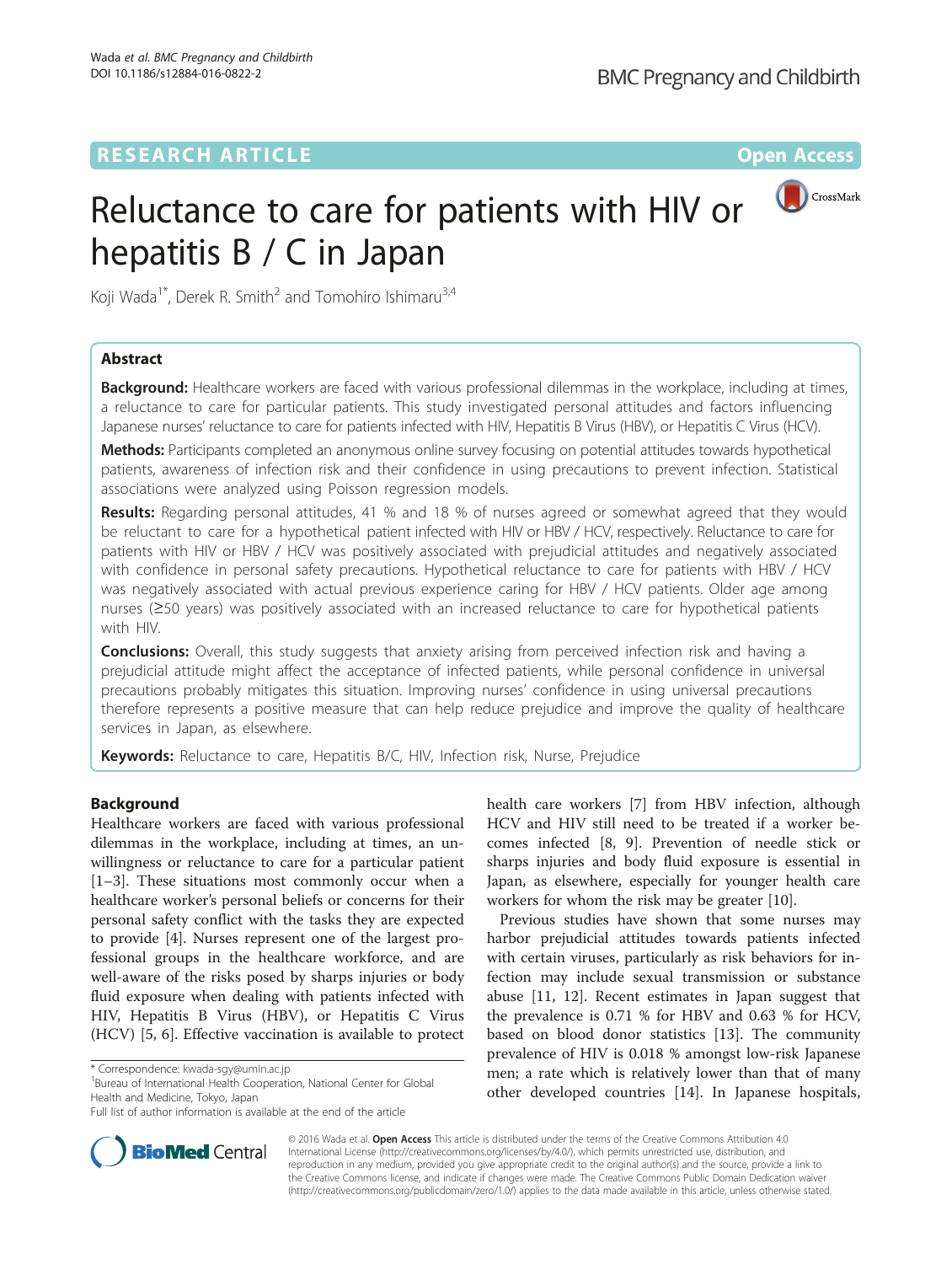therefore, it is relatively more common for nurses to care for patients infected with HBV and HCV. HIV positive patients are less commonly encountered in Japanese health care practice, as there are designated hospitals for the care of such patients. As a result, there have been relatively fewer opportunities to address potential prejudice and change nurses' perceptions of patients infected with HIV in this country.

Stigma and discrimination toward patients infected with blood-borne infectious diseases have been investigated in various studies [\[15](#page-5-0), [16](#page-5-0)] although health care professionals may underreport their feelings on such matters. It is therefore necessary to address this issue to help improve service delivery and protect health care workers through proper training opportunities [[17](#page-5-0)]. To the best of the authors' knowledge, few if any studies have been conducted in Japan which investigate reluctance to care for HIV, HBV or HCV patients. This is despite the fact that other Japanese researchers have shown that up to 40 % of non-health care workers might harbor a prejudicial perception of HIV and up to 24 % have shown a prejudicial perception of HBV / HCV [\[18](#page-5-0)–[20](#page-5-0)]. The present study aimed, therefore, to determine the factors associated with Japanese nurses' reluctance to care for patients infected with HIV or HBV / HCV.

# Methods

# Participants and survey method

This study focused on Japanese nurses currently working in hospitals and clinics. To recruit participants, we utilized an internet research company with a database of voluntarily registrants. Of the registrants, 1111 individuals reported currently working as nurses, and were therefore recruited into the study.

# Questionnaire (independent variables)

The survey tool comprised questions focusing on demographic items such as age and current workplace (either clinics or hospitals), awareness of risk of infection, confidence of precautions for not becoming infected, experience dealing with patients infected with HIV or HBV / HCV, attitude toward patients with HIV or HBV / HCV, and their opinion regarding a hypothetical patient infected with HIV or HBV / HCV (reluctance to care).

The specific item assessing this issue was worded in Japanese, as follows: "If I found out that a patient for whom I must care for was infected with HIV, I would become anxious that I might be infected." A separate (but similarly worded) statement was used to assess anxiety related to HBV / HCV infection. Regarding their confidence in taking appropriate precautions, the item used was: "I am confident that I could protect myself from infection even when caring for a patient infected with HBV or HCV." The item assessing prejudicial attitude was worded as: "I would have a biased view that my patient might be a homosexual, have had sexual relations with multiple partners, or be a drug user, if that person was infected with HIV" (with their attitude towards HBV / HCV patients being assessed in a separate item). Responses for these items were measured on a five-point scale  $(1 = \text{agree}; 2 =$ somewhat agree;  $3 =$  somewhat disagree;  $4 =$  disagree; and, 5 = do not know). To assess any previous experience in dealing with such patients, we asked the following question: "Have you cared for a patient infected with HIV (HBV/HCV in a separate question) during the past 1 year?", with response options of:  $1 = yes$ ,  $2 = no$ , and  $3 =$ do not know or do not want to answer.

#### Questionnaire (outcome)

Nurses' future behavior towards patients infected with HIV or HBV / HCV were assessed with the item: "I would not want to care for a patient who is infected with HBV / HCV" (HIV patients being assessed in a separate question), with responses again scored on a five-point scale  $(1 = \text{agree}; 2 = \text{somewhat agree}; 3 = \text{somewhat dis-}$ agree;  $4 =$  disagree;  $5 =$  do not know).

# Statistical analysis

Poisson regression models with robust variance were applied to determine factors associated with a reluctance to care for patients infected with HIV or HBV / HCV among Japanese nurses, since the prevalence of outcome was relatively common [\[21\]](#page-5-0). For the analysis, independent variables were reclassified into a three-point scale: 1 = agree;  $2 =$  somewhat agree;  $3 =$  somewhat disagree, disagree and do not know  $(1 = yes; 2 = no; 3$  do not know/do not want to answer). We reclassified the outcome into a two-point scale  $(1 = \text{agree and somewhat agree}, 0 = \text{other})$ , as follows. Firstly, we conducted a univariate analysis with all variables, adjusting for gender and current workplace. Statistical analyses were performed using IBM SPSS Statistics, Version 20.0 (IBM Corp., Armonk, NY, USA).

# Ethics

The study aims and protocol were approved by the institutional ethics committee of the National Center for Global Health and Medicine, Japan. Participants were informed in advance that their participation was voluntary and that no identifying information had been provided to the researchers. Participants who agreed to participate could then access the survey.

# Results

A total of 992 nurses participated in the study, the majority of whom were female and aged between 30 and 49 years (Table [1\)](#page-2-0). Table [2](#page-2-0) indicates the distribution of responses for each question relating to HIV or HBV / HCV. A number of nurses reported being anxious about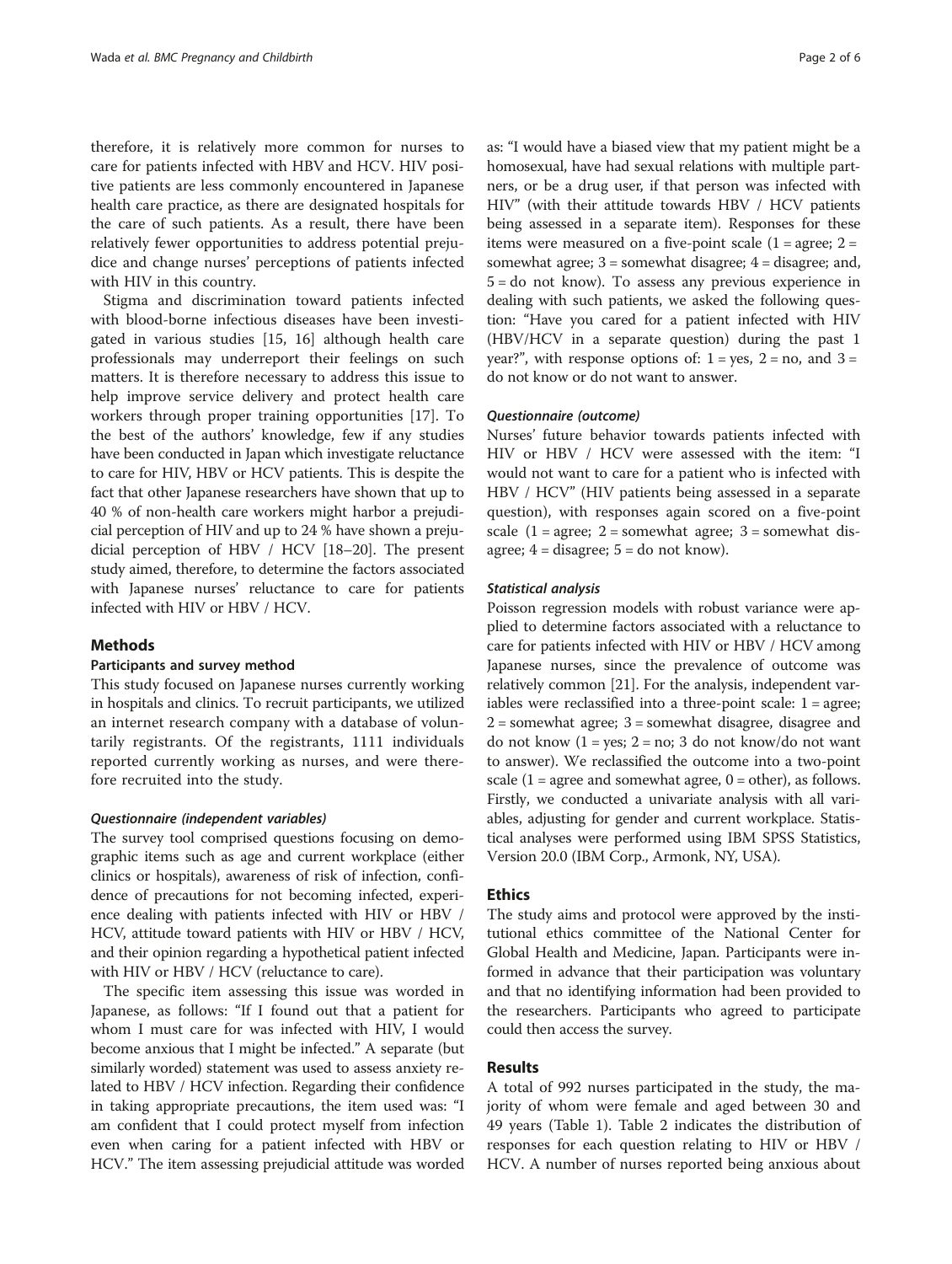<span id="page-2-0"></span>**Table 1** Participant demographics ( $n = 992$ )

|                    | n   | (%)  |
|--------------------|-----|------|
| Age range          |     |      |
| $20 - 29$ years    | 135 | (14) |
| $30 - 39$ years    | 309 | (31) |
| 40-49 years        | 369 | (37) |
| $50+$ years        | 179 | (18) |
| Gender             |     |      |
| Female             | 879 | (89) |
| Current workplace  |     |      |
| Outpatient clinics | 320 | (32) |
| Hospitals          | 672 | (68) |

the risk of infection from patients with HIV (agree 13 %; somewhat agree 40 %) or HBV / HCV (agree 15 %; somewhat agree 39 %). Around 50 % of respondents were confident they could protect themselves from infection when caring for patients with HIV (49 %) or HBV / HCV (59 %). There was a large gap between the proportion of nurses who reported previous experience in caring for patients infected with HBV / HCV (67 %) versus those who had previously cared for patients with HIV (11 %). With regard to prejudicial attitudes such as considering that these hypothetical patients might be homosexuals, have multiple sexual partners or be drug users; 39 % of respondents agreed or somewhat agreed for HIV infection and 13 % for HBV / HCV infection. For the item suggesting a reluctance to care, 41 % of nurses agreed or somewhat agreed that they would not want to care for a hypothetical patient infected with HIV and 18 % agreed or somewhat agreed they would not want to care for a patient infected with HBV / HCV.

Table [3](#page-3-0) indicates the statistical correlations between reluctance to care for patients infected with HIV or HBV / HCV and other factors. Reluctance to care for patients infected with either HIV or HBV / HCV was positively associated with anxiety regarding the risks of infection (HIV: agree, Odds Ratio (OR) 3.58, 95 % Confidence Interval (95 % CI): 2.75–4.68; somewhat agree OR: 2.92, 95 % CI: 2.26–3.77 and for HBV / HCV: agree OR: 6.36, 95 % CI: 3.96–10.2; somewhat agree OR 2.94, 95 % CI: 1.87–4.63); but negatively associated with being confident of precautions (HIV: agree OR: 0.75, 95 % CI: 0.59–0.95 and for HBV / HCV: agree OR: 0.59, 95 % CI: 0.40–0.88 and somewhat agree OR: 0.64, 95 % CI: 0.49– 0.85). Previous experience with infected patients was negatively associated with a reluctance to care for future (hypothetical) HBV / HCV patients only (Yes: OR: 0.75, 95 % CI: 0.58–0.97). Participants over 50 years of age were positively associated with potential unwillingness to care for patients infected with HIV (OR: 1.21, 95 % CI: 1.00–1.48) (Additional file [1:](#page-4-0) Supporting raw data).

|                                                                                                                                         | n   | (% ) | n   | (% ) |
|-----------------------------------------------------------------------------------------------------------------------------------------|-----|------|-----|------|
| Anxiety regarding the potential infection risk from patients with HIV or<br>HBV / HCV                                                   |     |      |     |      |
| Agree                                                                                                                                   | 133 | (13) | 145 | (15) |
| Somewhat agree                                                                                                                          | 397 | (40) | 391 | (39) |
| Somewhat disagree                                                                                                                       | 254 | (26) | 303 | (31) |
| Disagree                                                                                                                                | 186 | (19) | 139 | (14) |
| Do not know                                                                                                                             | 22  | (2)  | 14  | (1)  |
| Confident that I could protect myself from infection when caring for<br>patients infected with HIV or HBV / HCV                         |     |      |     |      |
| Agree                                                                                                                                   | 125 | (13) | 179 | (18) |
| Somewhat agree                                                                                                                          | 359 | (36) | 403 | (41) |
| Somewhat disagree                                                                                                                       | 253 | (26) | 231 | (23) |
| Disagree                                                                                                                                | 143 | (14) | 84  | (9)  |
| Do not know                                                                                                                             | 112 | (11) | 95  | (10) |
| Have you cared for a patient infected with HIV or HBV/HCV during the<br>past one year?                                                  |     |      |     |      |
| Yes                                                                                                                                     | 110 | (11) | 668 | (67) |
| No                                                                                                                                      | 700 | (71) | 218 | (22) |
| Do not know                                                                                                                             | 182 | (19) | 106 | (11) |
| Do you believe that a patient infected with HIV or HBV / HCV might be<br>a homosexual, have multiple sexual partners or be a drug user? |     |      |     |      |
| Agree                                                                                                                                   | 93  | (9)  | 31  | (3)  |
| Somewhat agree                                                                                                                          | 294 | (30) | 99  | (10) |
| Somewhat disagree                                                                                                                       | 261 | (26) | 330 | (33) |
| Disagree                                                                                                                                | 304 | (31) | 512 | (52) |
| Do not know                                                                                                                             | 40  | (4)  | 17  | (2)  |
| Would you be reluctant to care for a patient infected with HIV or<br>HBV / HCV?                                                         |     |      |     |      |
| Agree                                                                                                                                   | 109 | (11) | 43  | (4)  |
| Somewhat agree                                                                                                                          | 294 | (30) | 136 | (14) |
| Somewhat disagree                                                                                                                       | 266 | (27) | 325 | (33) |

HBV hepatitis B virus, HCV hepatitis C virus

#### **Discussion**

This study examined factors associated with a reluctance to care for hypothetical patients infected with HIV or HBV / HCV among Japanese nurses. As such, it represents one of the first studies of prejudicial attitudes toward patients infected with HIV and HBV / HCV in this country. Our findings suggest that anxiety regarding the perceived risk of infection and having a prejudicial attitude might affect the acceptance of infected patients, while personal confidence in universal precautions probably mitigates this attitude. It is worth noting however, that the prevalence of HIV remains quite low in Japan,

Disagree 271 (27) 466 (47) Do not know 52 (5) 22 (2)

Table 2 Distribution of responses by HIV or HBV / HCV status

HIV HRV/HCV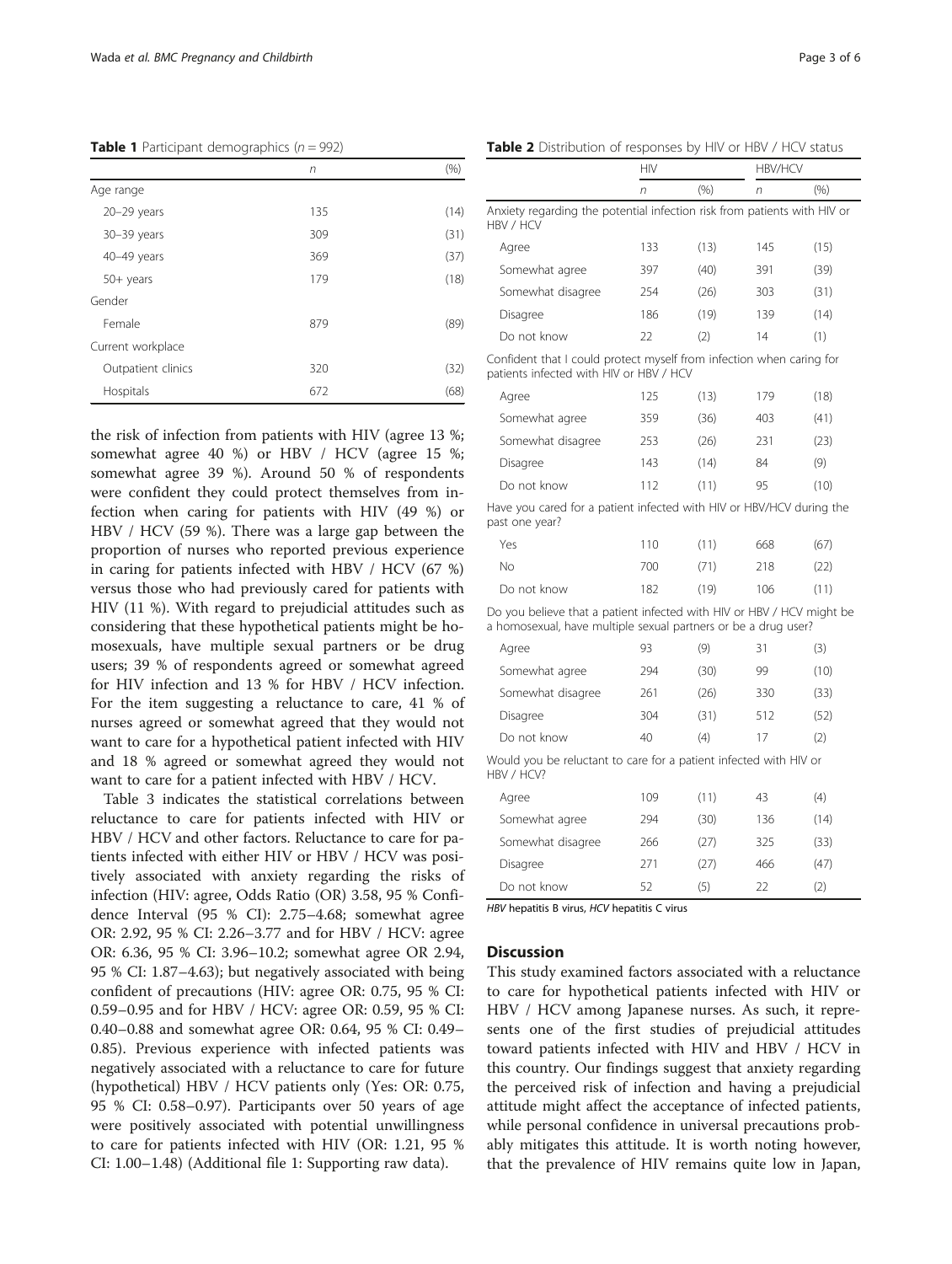|                                                                                                                                      | <b>HIV</b> |                 |           |                 |      | HBV / HCV       |           |                 |  |
|--------------------------------------------------------------------------------------------------------------------------------------|------------|-----------------|-----------|-----------------|------|-----------------|-----------|-----------------|--|
|                                                                                                                                      |            | Univariate      |           | Adjusted        |      | Univariate      |           | Adjusted        |  |
|                                                                                                                                      | OR         | (95 % CI)       | <b>OR</b> | (95 % CI)       | OR   | (95 % CI)       | <b>OR</b> | (95 % CI)       |  |
| Age (y)                                                                                                                              |            |                 |           |                 |      |                 |           |                 |  |
| $20 - 29$                                                                                                                            | 1.00       |                 | 1.00      |                 | 1.00 |                 | 1.00      |                 |  |
| $30 - 39$                                                                                                                            | 1.07       | $(0.82 - 1.40)$ | 0.97      | $(0.78 - 1.22)$ | 0.62 | $(0.42 - 0.91)$ | 0.75      | $(0.52 - 1.06)$ |  |
| $40 - 49$                                                                                                                            | 1.17       | $(0.90 - 1.50)$ | 1.06      | $(0.86 - 1.31)$ | 0.68 | $(0.47 - 0.97)$ | 0.89      | $(0.65 - 1.22)$ |  |
| $50+$                                                                                                                                | 1.32       | $(1.03 - 1.71)$ | 1.21      | $(1.00 - 1.48)$ | 0.62 | $(0.40 - 0.97)$ | 0.86      | $(0.59 - 1.26)$ |  |
| Anxiety regarding the potential infection risk from patients with HIV or HBV / HCV                                                   |            |                 |           |                 |      |                 |           |                 |  |
| Agree                                                                                                                                | 6.51       | $(5.13 - 8.25)$ | 3.58      | $(2.75 - 4.68)$ | 10.4 | $(6.78 - 15.9)$ | 6.36      | $(3.96 - 10.2)$ |  |
| Somewhat agree                                                                                                                       | 4.10       | $(3.21 - 5.24)$ | 2.92      | $(2.26 - 3.77)$ | 4.06 | $(2.60 - 6.32)$ | 2.94      | $(1.87 - 4.63)$ |  |
| Disagree/somewhat disagree/do not know                                                                                               | 1.00       |                 | 1.00      |                 | 1.00 |                 | 1.00      |                 |  |
| Confident that I could protect myself from infection when caring for patients infected with HIV or HBV / HCV                         |            |                 |           |                 |      |                 |           |                 |  |
| Agree                                                                                                                                | 0.51       | $(0.37 - 0.71)$ | 0.75      | $(0.59 - 0.95)$ | 0.42 | $(0.27 - 0.65)$ | 0.59      | $(0.40 - 0.88)$ |  |
| Somewhat agree                                                                                                                       | 0.81       | $(0.69 - 0.95)$ | 1.01      | $(0.88 - 1.15)$ | 0.47 | $(0.34 - 0.63)$ | 0.64      | $(0.49 - 0.85)$ |  |
| Disagree/somewhat disagree/do not know                                                                                               | 1.00       |                 | 1.00      |                 | 1.00 |                 | 1.00      |                 |  |
| Have you cared for a patient infected with HIV or HBV/HCV during the past 1 year?                                                    |            |                 |           |                 |      |                 |           |                 |  |
| Yes                                                                                                                                  | 1.03       | $(0.82 - 1.29)$ | 0.95      | $(0.80 - 1.16)$ | 0.76 | $(0.56 - 1.00)$ | 0.75      | $(0.58 - 0.97)$ |  |
| No                                                                                                                                   | 1.00       |                 | 1.00      |                 | 1.00 |                 | 1.00      |                 |  |
| Do not know/do not want to answer                                                                                                    | 0.75       | $(0.60 - 0.95)$ | 0.97      | $(0.80 - 1.16)$ | 0.40 | $(0.21 - 0.76)$ | 0.59      | $(0.34 - 1.03)$ |  |
| Do you believe that a patient infected with HIV or HBV / HCV might be a homosexual, have multiple sexual partners or be a drug user? |            |                 |           |                 |      |                 |           |                 |  |
| Agree                                                                                                                                | 4.86       | $(4.09 - 5.79)$ | 2.77      | $(2.28 - 3.36)$ | 6.81 | $(5.22 - 8.89)$ | 2.81      | $(2.03 - 3.88)$ |  |
| Somewhat agree                                                                                                                       | 3.61       | $(3.01 - 4.34)$ | 2.51      | $(2.08 - 3.04)$ | 5.06 | $(3.93 - 6.51)$ | 3.34      | $(2.56 - 4.38)$ |  |
| Disagree/somewhat disagree/do not know                                                                                               | 1.00       |                 | 1.00      |                 | 1.00 |                 | 1.00      |                 |  |

<span id="page-3-0"></span>Table 3 Statistical correlations with a reluctance to care for a hypothetical patient infected with HIV or HBV / HCV ( $n = 992$ )

OR odds ratio, CI confidence interval, HBV hepatitis B virus, HCV hepatitis C virus

and therefore this issue is unlikely to become a higher priority without targeted awareness raising.

Previous research has shown that a certain proportion of healthcare workers are reluctant to care for specific patient groups [[22](#page-5-0)–[24\]](#page-5-0) including some early studies of reluctance to care for HIV patients in the US, and elsewhere [\[25](#page-5-0), [26](#page-5-0)]. In the current study, we found that more nurses reported an unwillingness to care for hypothetical patients infected with HIV (41 %), than for patients infected with HBV / HCV (18 %). In comparison, there are few recent studies which have investigated this issue in developed countries [\[22\]](#page-5-0), although there have been various investigations undertaken in developing countries or countries with high HIV prevalence rates [[23](#page-5-0), [24](#page-5-0), [27](#page-5-0), [28](#page-5-0)]. It may be that in developed countries, expressing any discriminatory attitude towards infected people is prohibited, as the standard precaution is a fixed protocol for infection control. However, in real life situations, some healthcare workers (regardless of location) may still harbor concerns regarding infected patients. In a study conducted in urban India, for example, 88 % of nurses with a high risk of body fluid exposure and 44 % with a low risk of body fluid exposure reported that they discriminate against people living with HIV in professional situations with a high risk of exposure [[29](#page-5-0)]. Future research is therefore necessary to investigate health care workers' attitudes towards infected persons in order to develop more effective interventions for reducing of discrimination of this nature.

There is no doubt that nurses may be at risk of HIV or HBV / HCV infection through needlestick injury or fluid exposure during their daily work tasks [\[5](#page-5-0)]. However, positive safety climate and confidence in their own skills probably helps improve their acceptance of patients infected with blood-borne infections. In the current study, we found that nurses who had no prior experience caring for patients with HBV / HCV, reported less acceptance of this patient group if on duty. Around two-thirds of respondents described previous experience in caring for patients infected with HBV / HCV, while only 11 % of nurses reported prior clinical experience with HIV-positive patients. However, appropriate training to prevent fluid exposure and needlestick injuries can certainly help minimize negative perceptions and bias against infected patients, as demonstrated by other studies [[19](#page-5-0), [30, 31\]](#page-5-0).

Negative attitudes towards patients infected with HBV and HCV also negatively affected nurses' perception of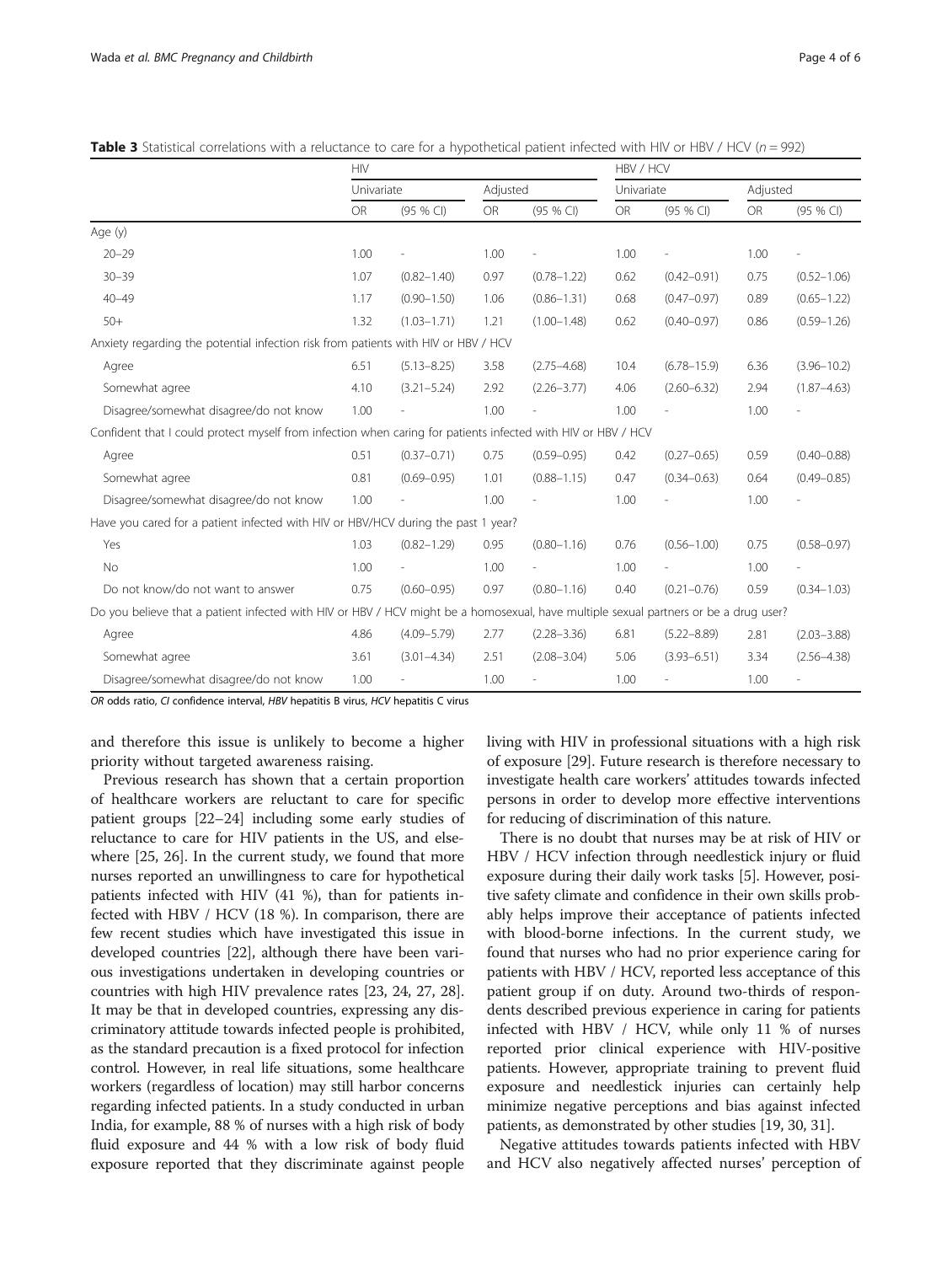<span id="page-4-0"></span>their duty, with 13 % reporting that they would be reluctant to care for patients with HBV / HCV. The most likely route of HCV infection is by large or repeated percutaneous exposure to infected blood, such as during transfusion or injecting drug use [\[32](#page-5-0)]. In Japan, HCV transmission by fibrinogen concentrate historically represented one of the major sources of infection [\[33](#page-5-0)]. However, in Japanese healthcare settings, nurses may also encounter patients who have been infected with HCV and HIV due to drug use [[12\]](#page-5-0). Caring for drug users (especially IV drug users), poses a challenging moral dilemma in Japan, meaning that some nurses may be reluctant to care for these patients when on duty [[34\]](#page-5-0). A similar phenomenon might also apply for homosexual men, as the majority of Japanese HIV infections are reported to be among this demographic [[35\]](#page-5-0). At a broader level, the acceptance of sexual minorities in Japan is still in its early stages [\[36](#page-5-0), [37](#page-5-0)], and some nurses may therefore experience difficulty in communicating with homosexual people and being confronted with the issues faced by HIV infected patients [\[38](#page-5-0)].

It is important to note that older Japanese nurses have probably lived through a more severe era of HIV panic, when compared to their younger counterparts. Until the late 1990s when antiretroviral therapy was developed, for example, HIV was recognized as a progressive illness with an invariably fatal outcome. As a result, many Japanese nurses were particularly afraid of HIV infection via needlestick injury or fluid exposure [\[39](#page-5-0)]. In addition, previous research suggests that older people may harbor greater prejudice toward others living with HIV [\[18, 40](#page-5-0)]; a finding consistent with our current study. Japanese citizens were also affected by the so-called "AIDS panic" characterized by highly sensational media reports in 1986 and 1987, after the first and second cases of Japanese HIV infection were identified [[41](#page-5-0), [42](#page-5-0)]. Since that time, however, improvements in antiretroviral therapy have changed HIV infection more towards a chronic, manageable disease; while the relatively low prevalence of the disease in Japan means that younger nurses tend to have less discriminatory attitudes [\[40\]](#page-5-0). Even so, this situation clearly highlights the need for healthcare workers in managerial positions (who are usually senior) to implement appropriate educational opportunities aimed at eliminating discrimination toward patients infected with HIV and other infectious diseases.

There are certain limitations that may have affected the current study, namely that it was cross-sectional in design and therefore, causal relationships could not be inferred. In addition, as the study was conducted as an internet based survey, the results may not be generalizable to all nurses in Japan. However, as participation was online and anonymous, concerns regarding their free expression of bias should have been minimized. A further limitation is

that we only asked the nurses' perception towards hypothetical patients with HIV, HBV, or HCV, rather than their actual experience of refusing to care for them in clinical practice. Additionally, the questionnaires for reluctance care and other variables were not validated, as there is no existing tool currently available in Japanese. This, in itself, represents an ideal opportunity for future research in the field. It is also worth noting that our survey tool only obtained limited demographic information on the participants. Additional studies should take these points into account.

#### Conclusion

In conclusion, this study suggests that some Japanese nurses with a reluctance to care for HIV or HBV / HCV infected patients may be aware of the risk of infection but lack confidence in taking precautions against these diseases. Hospitals should therefore provide increased educational opportunities for nurses to improve their confidence in universal precautions and help mitigate prejudicial attitudes toward infected patients to improve accessibility and quality of services for this patient group in Japan, as elsewhere.

# Additional file

[Additional file 1:](dx.doi.org/10.1186/s12884-016-0822-2) Supporting raw data. (XLSX 50 kb)

#### Abbreviations

95 % CI: 95 % confidence interval; HBV: Hepatitis B Virus; HCV: Hepatitis C Virus; OR: odds ratio.

#### Competing interests

The authors declare that they have no competing interests.

#### Authors' contributions

KW conceived the study, acquired the data and analyzed the data and drafted the manuscript. DS revised the manuscript. TI revised the manuscript. All the authors read and approved the final manuscript.

#### Acknowledgements

]This study was funded by the research fund of National Center for Global Health and Medicine (26–2). The funders had no role in the study design, data collection and analysis, decision to publish, or manuscript preparation.

#### Data availability statement

All relevant data are available in the supporting file of this manuscript.

#### Author details

<sup>1</sup>Bureau of International Health Cooperation, National Center for Global Health and Medicine, Tokyo, Japan. <sup>2</sup>School of Health Sciences, Faculty of Health and Medicine, University of Newcastle, Ourimbah, Australia. <sup>3</sup>Department of Occupational Health and Safety, Faculty of Public Health, Mahidol University, Bangkok, Thailand. <sup>4</sup> Occupational Health Training Center, University of Occupational and Environmental Health, Kitakyushu, Japan.

#### Received: 25 August 2015 Accepted: 31 January 2016 Published online: 05 February 2016

#### References

1. Combs EW. Home health, AIDS, and refusal to care. Home Healthc Nurse. 1996;14(3):188–94.